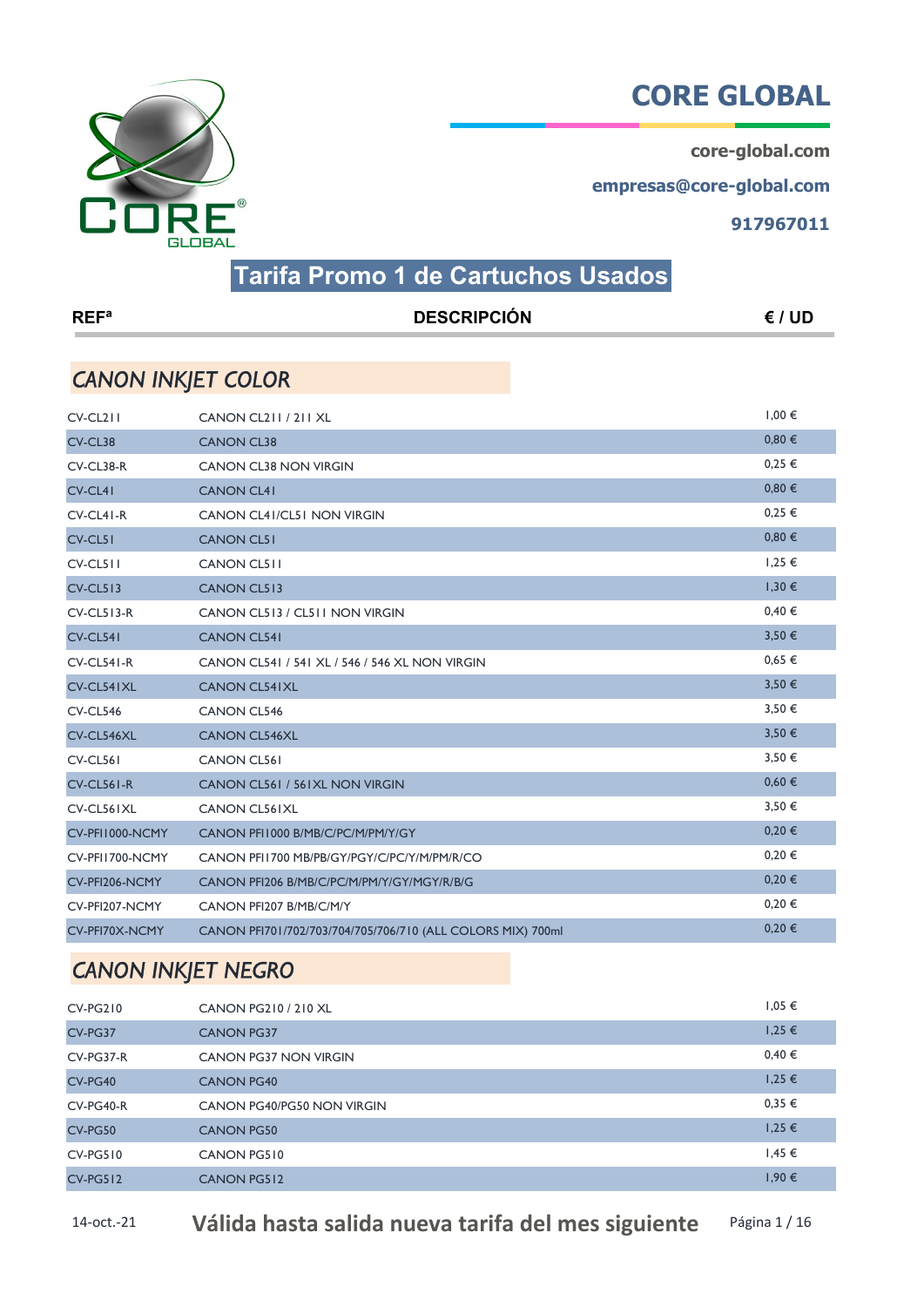core-global.com

empresas@core-global.com

917967011



# Tarifa Promo 1 de Cartuchos Usados

| REF <sup>a</sup>  | <b>DESCRIPCIÓN</b>                             | € / UD     |
|-------------------|------------------------------------------------|------------|
|                   |                                                |            |
| $CV-PG512-R$      | CANON PG510/PG512 NON VIRGIN                   | $0,45 \in$ |
| <b>CV-PG540</b>   | <b>CANON PG540</b>                             | 3,50€      |
| <b>CV-PG540-R</b> | CANON PG540 / 540 XL / 545 / 545 XL NON VIRGIN | 0,80€      |
| CV-PG540XL        | <b>CANON PG540 XL</b>                          | 3,50€      |
| <b>CV-PG545</b>   | <b>CANON PG545</b>                             | 3,50€      |
| CV-PG545XL        | <b>CANON PG545XL</b>                           | 3,50€      |
| <b>CV-PG560</b>   | <b>CANON PG560</b>                             | 3,50€      |
| <b>CV-PG560-R</b> | CANON PG560 / 560XL NON VIRGIN                 | 0,80€      |
| CV-PG560XL        | <b>CANON PG560XL</b>                           | 3,50€      |

#### DIVERSOS INKJET COLOR

| CV-LC3219-NCMY   | BROTHER LC3219XL BLACK/COLOR - NO INTRODUCTORY        | 0.10€      |
|------------------|-------------------------------------------------------|------------|
| CV-LC3229-NCMY   | <b>BROTHER LC3229XL BLACK/COLOR - NO INTRODUCTORY</b> | 0,10€      |
| CV-LC3233-NCMY   | <b>BROTHER LC3233 BLACK/COLOR - NO INTRODUCTORY</b>   | 0.10€      |
| CV-LC3235XL-NCMY | <b>BROTHER LC3235XL BLACK/COLOR - NO INTRODUCTORY</b> | 0,10€      |
| CV-LC3237-NCMY   | <b>BROTHER LC3237 BLACK/COLOR - NO INTRODUCTORY</b>   | $0,15 \in$ |
| CV-LC3239XL-NCMY | BROTHER LC3239XL BLACK/COLOR - NO INTRODUCTORY        | $0.15 \in$ |
| CV-LC3619XL-NCMY | <b>BROTHER LC3619XL BLACK/COLOR - NO INTRODUCTORY</b> | $0,10 \in$ |

#### DIVERSOS INKJET NEGRO

| $CV-I125$   | <b>NEOPOST II25, IS240</b>                                                 | $1.40 \in$ |
|-------------|----------------------------------------------------------------------------|------------|
| $CV-I$ $30$ | NEOPOST IJ30/35/40/45/50/65, IS330/420/480                                 | 2.10 €     |
| $CV-I$ 30-R | NEOPOST IJ30/35/40/45/50/65, IS330/420/480, INTIMUS MS200/MS300 NON VIRGIN | $0.85 \in$ |

#### EPSON INKJET COLOR

| CV-ET591-NCMY | <b>EPSON T591 SERIES BLACK/COLOR</b> | $0.35 \in$ |
|---------------|--------------------------------------|------------|
| CV-ET596-NCMY | <b>EPSON T596 SERIES BLACK/COLOR</b> | 0,35€      |
| CV-ET636-NCMY | <b>EPSON T636 SERIES BLACK/COLOR</b> | 0,35€      |
| CV-ET653-NCMY | <b>EPSON T653 SERIES BLACK/COLOR</b> | $0,15 \in$ |
| CV-ET804-NCMY | EPSON T804 SERIES BLACK/COLOR        | 0,35€      |
| CV-ET824-NCMY | <b>EPSON T824 SERIES BLACK/COLOR</b> | 0.35€      |
| CV-ET858-NCMY | EPSON T858 SERIES BLACK/COLOR        | $0,15 \in$ |
| CV-ET913-NCMY | <b>EPSON T913 SERIES BLACK/COLOR</b> | $0,25 \in$ |
| CV-ET973-NCMY | EPSON T973/974 SERIES BLACK/COLOR    | $0,15 \in$ |

14-oct.-21 Válida hasta salida nueva tarifa del mes siguiente Página 2/16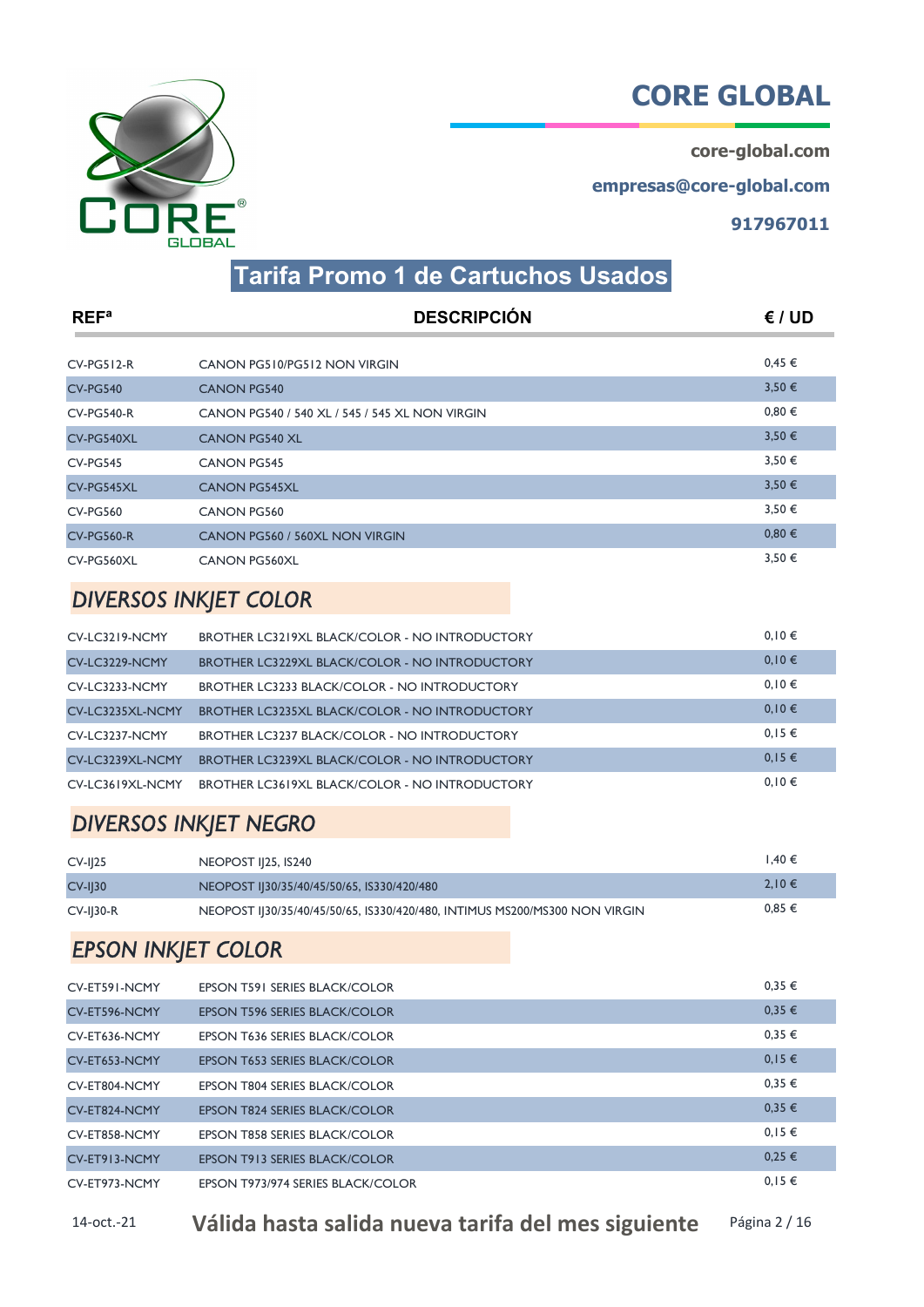core-global.com

empresas@core-global.com

917967011



# Tarifa Promo 1 de Cartuchos Usados

| REF <sup>a</sup> | <b>DESCRIPCIÓN</b>                                                                      | E / UD     |
|------------------|-----------------------------------------------------------------------------------------|------------|
|                  |                                                                                         |            |
| CV-SIIC26P-NCMY  | EPSON TM-C7500 BLACK/COLOR (S020618-19-20-21)                                           | $0,15 \in$ |
|                  | <b>HEWLETT PACKARD INKJET BLACK</b>                                                     |            |
| CV-HP912N        | H.P. OFFICE ET 8012/4/5/7 - PRO 8022/3/4/5 BLACK (3YL80AE - N° 912) - NO INTRODUCTORY   | 0,20€      |
| CV-HP912XLN      | H.P. OFFICEJET 8012/4/5/7 - PRO 8022/3/4/5 BLACK HIGH YIELD (3YL84AE - N° 912XL)        | $0,20 \in$ |
| CV-HP920-NXL     | H.P. CD975AE ( $N^{\circ}$ 920 BLACK XL)                                                | 0,10€      |
| CV-HP934XLN      | H.P. OFFICE ET PRO 6230/6800 SERIES/6820/6830 BLACK XL (C2P23AE - N° 934XL - NO INSTANT | $0,10 \in$ |
| CV-HP950XLN      | H.P. OFFICE ET 8100/8600 BLACK XL (CN045A - N°950XL)                                    | 0,15€      |
| CV-HP953XLN      | H.P. OFFICE JET PRO 8210/8700/8710/8720 BLACK HIGH YIELD (L0S70AE - N°953XL)            | $0,15 \in$ |
| CV-HP954N        | H.P. OFFICE JET BLACK (L0S59AL - N°954) - NO INTRODUCTORY                               | 0,10€      |
| CV-HP954XLN      | H.P. OFFICE JET BLACK HIGH YIELD (L0S71AL - N°954XL)                                    | $0,15 \in$ |
| CV-HP957XLN      | H.P. OFFICE JET PRO 8700 SERIES BLACK HIGH YIELD (L0R40AE - N°957XL)                    | $0,15 \in$ |
| CV-HP963AN       | H.P. OFFICE JET PRO 8010-20/9010-12-14-15-16-22-25 (3JA26AE - N°963) BLACK - NO         | 0,20€      |
| CV-HP963XLN      | H.P. OFFICE JET PRO 8010-20/9010-12-14-15-16-22-25 (3JA30AE - N°963XL) BLACK HY - NO    | $0,25 \in$ |

# HEWLETT PACKARD INKJET COLOR

| CV-HPII0              | H.P. CB304A ( $N^{\circ}$ 110)                                                  | $0.25 \in$ |
|-----------------------|---------------------------------------------------------------------------------|------------|
| CV-HP17               | H.P. $C6625A-D (N° 17)$                                                         | $0,15 \in$ |
| CV-HP22               | H.P. C9352A (N° 22) - NO INTRODUCTORY                                           | 0,80€      |
| CV-HP22LC             | H.P. C9352G + C9352A-LOW CAPACITY (N° 22)                                       | 0,70€      |
| CV-HP22XL             | H.P. C9352C ( $N^{\circ}$ 22XL)                                                 | 0.80€      |
| CV-HP28               | H.P. C8728A ( $N^{\circ}$ 28)                                                   | 0,75€      |
| CV-HP300C             | H.P. CC643EE (N° 300) COLOR                                                     | 0,85€      |
| CV-HP300XLC           | H.P. CC644EE (N° 300XL) COLOR                                                   | $0,85 \in$ |
| CV-HP301C             | H.P. CH562EE (N° 301) COLOR - ALL VERSIONS AND DATES                            | $2,75 \in$ |
| CV-HP301C-SIM-RDC     | H.P. MODELS 301/302/303/304/300/901/62 COLOR - NON VIRGIN WITH DOUBLE CHIP      | 0,30€      |
| CV-HP301XLC           | H.P. CH564EE (N° 301XL) COLOR - - ALL VERSIONS AND DATES                        | $2,75 \in$ |
| CV-HP301XLC-R         | H.P. CH564EE (N° 301XL) / CH562EE (N° 301) COLOR - ALL VERSIONS AND DATES       | 0,45€      |
| <b>CV-HP302C</b>      | H.P. F6U65AE (N° 302) COLOR - ALL VERSIONS AND DATES                            | $2,75 \in$ |
| <b>CV-HP302C-II-L</b> | H.P. E5Z01A (N° 63/302) COLOR - "INSTANT INK" LARGE FORMAT                      | $0,65 \in$ |
| CV-HP302XLC           | H.P. F6U67AE (N° 302XL) COLOR - ALL VERSIONS AND DATES                          | $2,75 \in$ |
| CV-HP302XLC-R         | H.P. F6U67AE/F6U65AE (N° 302/302XL) COLOR - NON VIRGIN - ALL VERSIONS AND DATES | 0,45€      |
| <b>CV-HP303C</b>      | H.P. T6N01AE (N° 303) COLOR - ALL VERSIONS AND DATES                            | 3,50€      |
| <b>CV-HP303C-II-L</b> | H.P. T0A86A (N° 64/303) COLOR - "INSTANT INK" LARGE FORMAT                      | $0.65 \in$ |

14-oct.-21 Válida hasta salida nueva tarifa del mes siguiente Página 3/16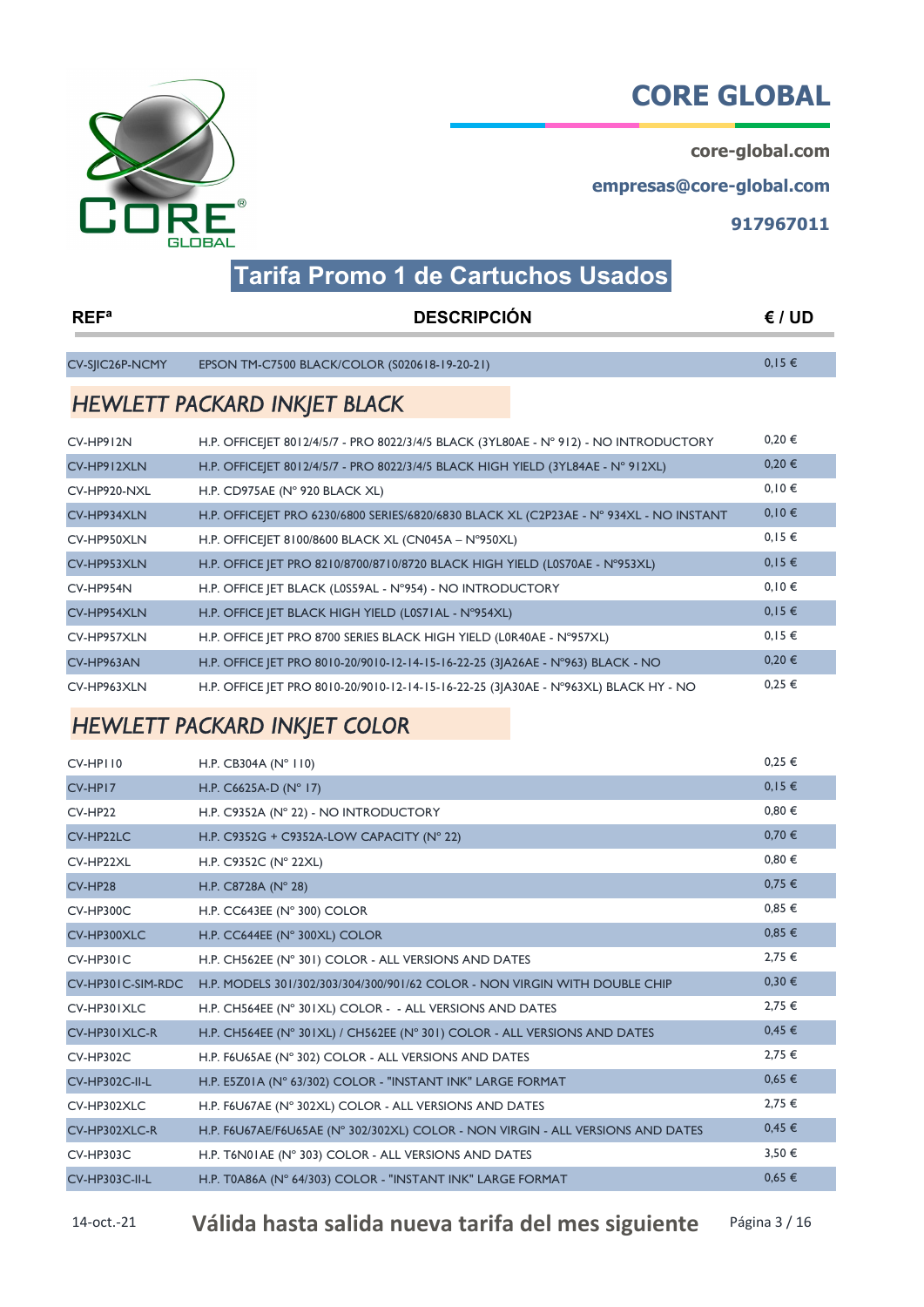core-global.com

empresas@core-global.com

917967011



#### Tarifa Promo 1 de Cartuchos Usados

| REF <sup>a</sup>   | <b>DESCRIPCIÓN</b>                                                                       | E / UD     |
|--------------------|------------------------------------------------------------------------------------------|------------|
| CV-HP303XLC        | H.P. T6N03AE (N° 303XL) COLOR - ALL VERSIONS AND DATES                                   | 3,50€      |
| CV-HP303XLC-R      | H.P. T6N01AE/T6N03AE (N° 303/303XL) COLOR - NON VIRGIN - ALL VERSIONS AND DATES          | 0,65€      |
| CV-HP304C          | H.P. N9K05AE (N° 304) COLOR - ALL VERSIONS AND DATES                                     | $2,75 \in$ |
| CV-HP304XLC        | H.P. N9K07AE (N° 304XL) COLOR - ALL VERSIONS AND DATES                                   | $2,75 \in$ |
| CV-HP304XLC-R      | H.P. N9K05AE/N9K07AE (N° 304/304XL) COLOR - NON VIRGIN - ALL VERSIONS AND DATES          | 0,45€      |
| <b>CV-HP305C</b>   | H.P. 3YM60AE (N° 305) COLOR                                                              | 2,75€      |
| <b>CV-HP305C-H</b> | H.P. 3YQ41A (N° 305) COLOR - ONLY "SET UP H"                                             | $2,75 \in$ |
| CV-HP305C-II       | H.P. 3YM53A/3YM82A (N° 305) COLOR - ONLY "INSTANT INK"                                   | $2,75 \in$ |
| CV-HP305C-II-L     | H.P. 31B26A (N° 67/305) COLOR - "INSTANT INK" LARGE FORMAT                               | $0,55 \in$ |
| CV-HP305XLC        | H.P. 3YM63AE (N° 305XL) COLOR                                                            | 2,75€      |
| CV-HP305XLC-R      | H.P. 305/305XL COLOR - NON VIRGIN - ALL VERSIONS AND DATES                               | 0,50€      |
| <b>CV-HP342</b>    | H.P. C9361E ( $N^{\circ}$ 342)                                                           | 0,10€      |
| <b>CV-HP343</b>    | H.P. C8766E (N° 343)                                                                     | $0,20 \in$ |
| <b>CV-HP344</b>    | H.P. C9363E (N° 344)                                                                     | $0,10 \in$ |
| $CV-HP35I$         | H.P. CB337E ( $N^{\circ}$ 351)                                                           | $0,10 \in$ |
| CV-HP351XL         | H.P. CB338E (N° 351XL)                                                                   | $0,10 \in$ |
| CV-HP57            | H.P. C6657A-G (N° 57)                                                                    | 0,35€      |
| CV-HP62C           | H.P. ENVY 5460 (C2P06AE - N°62) COLOR - ALL VERSIONS AND DATES                           | 3,50€      |
| CV-HP62C-II-L      | H.P. C2P09A (N° 62) COLOR - "INSTANT INK" LARGE FORMAT                                   | $0,70 \in$ |
| CV-HP62XLC         | H.P. ENVY 5460 (C2P07AE - N°62XL) COLOR XL - ALL VERSIONS AND DATES                      | 3,50€      |
| CV-HP62XLC-R       | H.P. N°62/62XL COLOR NON VIRGIN                                                          | $0,65 \in$ |
| CV-HP650C          | H.P. CZI02A ( $N^{\circ}$ 650) TRI-COLOUR                                                | $1,15 \in$ |
| CV-HP651C          | H.P. C2PI IAE (HP N° 651) TRI-COLOUR                                                     | $1,25 \in$ |
| CV-HP652C          | H.P. DESKJET INK ADV. 3835 COLOR (F6V24AE - HP N° 652) - NO INTRODUCTORY                 | $1,10 \in$ |
| CV-HP78            | H.P. C6578A-D ( $N^{\circ}$ 78)                                                          | $0,60 \in$ |
| CV-HP90IC          | H.P. CC656AE (N° 901) COLOR                                                              | $0,95 \in$ |
| CV-HP912C          | H.P. OFFICEJET 8012/4/5/7 - PRO 8022/3/4/5 COLOR (3YL77-8-9AE - N° 912) - NO             | $0,20 \in$ |
| CV-HP912XLC        | H.P. OFFICEJET 8012/4/5/7 - PRO 8022/3/4/5 COLOR HIGH YIELD (3YL81-2-3AE - N° 912XL)     | $0,20 \in$ |
| CV-HP951XLC        | H.P. OFFICE ET 8100/8600 COLOR XL (CN046A-7A-8A - N°951XL)                               | $0,15 \in$ |
| CV-HP953XLC        | H.P. OFFICE JET PRO 8210/8700/8710/8720 COLOR HIGH YIELD (F6U16-7-8AE - N°953XL)         | $0,15 \in$ |
| CV-HP954C          | H.P. OFFICE JET COLOR (L0S50-53-56AL - N°954) - NO INTRODUCTORY                          | 0,10€      |
| CV-HP954XLC        | H.P. OFFICE JET COLOR HIGH YIELD (L0S62-65-68AL - N°954XL)                               | $0,15 \in$ |
| CV-HP963AC         | H.P. OFFICE JET PRO 8010-20/9010-12-14-15-16-22-25 (3JA23/4/5AE - N°963) COLOR - NO      | $0,20 \in$ |
| CV-HP963XLC        | H.P. OFFICE JET PRO 8010-20/9010-12-14-15-16-22-25 (3JA27/8/9AE - N°963XK) COLOR HY - NO | 0,25€      |

14-oct.-21 Válida hasta salida nueva tarifa del mes siguiente Página 4/16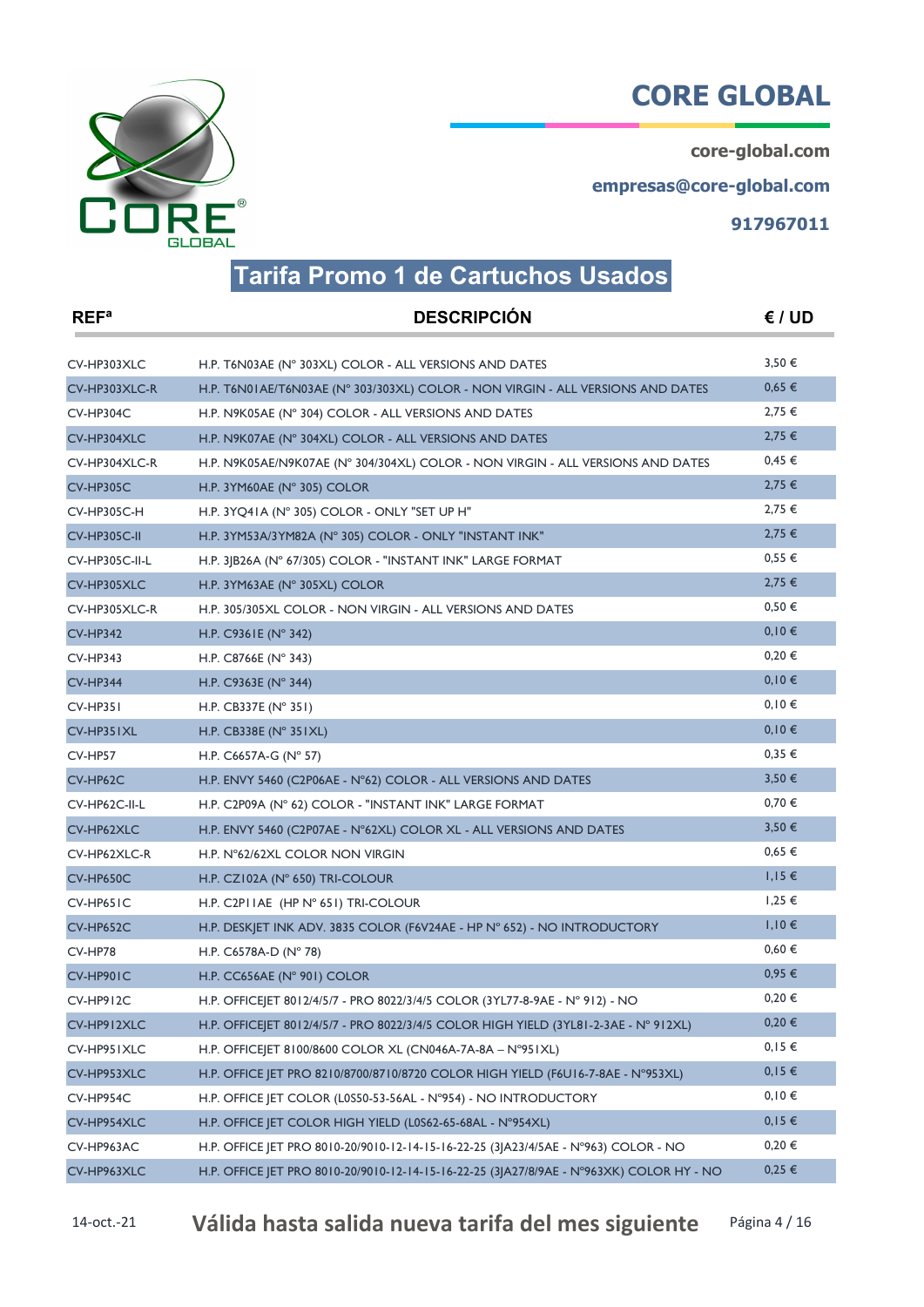core-global.com

empresas@core-global.com

917967011



### Tarifa Promo 1 de Cartuchos Usados

| REF <sup>a</sup>   | <b>DESCRIPCIÓN</b>                                                              | E / UD     |
|--------------------|---------------------------------------------------------------------------------|------------|
| CV-HP980C          | H.P. MFP FLOW M585Z/X555 COLOR (D8J07-08-09AE-N°980) - NO INTRODUCTORY          | 0,10€      |
| CV-HP981AC         | H.P. PAGE WIDE FLOW MFP 580/550/58650 COLOR (13M68-69-70A-N°981A) - NO          | $0,15 \in$ |
|                    | <b>HEWLETT PACKARD INKJET NEGRO</b>                                             |            |
| CV-HP15            | H.P. $C6615D-N (N°15)$                                                          | 2,60€      |
| CV-HP21            | H.P. C9351A (N° 21) - NO INTRODUCTORY                                           | 0.35€      |
| CV-HP21LC          | H.P. C9351G + C9351A-LOW CAPACITY (N° 21)                                       | 0,30€      |
| CV-HP21XL          | H.P. C9351C ( $N^{\circ}$ 21XL)                                                 | 0,40€      |
| CV-HP26            | H.P. 51626A-G ( $N^{\circ}$ 26) - NEW LABEL                                     | $0,50 \in$ |
| CV-HP27            | H.P. C8727A ( $N^{\circ}$ 27)                                                   | 0,35€      |
| CV-HP300N          | H.P. CC640EE (N° 300) BLACK                                                     | $1,00 \in$ |
| CV-HP300XLN        | H.P. CC641EE (N° 300XL) BLACK                                                   | $1,05 \in$ |
| CV-HP301N          | H.P. CH561EE (N° 301) BLACK - - ALL VERSIONS AND DATES                          | 2,75 €     |
| CV-HP301N-SIM-RDC  | H.P. MODELS 301/302/303/304/300/901/62 BLACK - NON VIRGIN WITH DOUBLE CHIP      | 0,35€      |
| CV-HP301XLN        | H.P. CH563EE (N° 301XL) BLACK - ALL VERSIONS AND DATES                          | $2,75 \in$ |
| CV-HP301XLN-R      | H.P. CH563EE (N° 301XL) / CH561EE (N° 301) BLACK - ALL VERSIONS AND DATES       | 0,50€      |
| CV-HP302N          | H.P. F6U66AE (N° 302) BLACK - ALL VERSIONS AND DATES                            | $2,75 \in$ |
| CV-HP302N-II-L     | H.P. E5Z02A (N° 63/302) BLACK - "INSTANT INK" LARGE FORMAT                      | $0,65 \in$ |
| CV-HP302XLN        | H.P. F6U68AE (N° 302XL) BLACK - ALL VERSIONS AND DATES                          | 2,75 €     |
| CV-HP302XLN-R      | H.P. F6U68AE/F6U66AE (N° 302/302XL) BLACK - NON VIRGIN - ALL VERSIONS AND DATES | $0,50 \in$ |
| <b>CV-HP303N</b>   | H.P. T6N02AE (N° 303) BLACK - ALL VERSIONS AND DATES EXCEPT "INSTANT INK"       | 3,50€      |
| CV-HP303N-II       | H.P. T6M98A/IWW62A (N° 303) BLACK - ONLY "INSTANT INK"                          | $0,95 \in$ |
| CV-HP303N-II-L     | H.P. T0A87A (N° 64/303) BLACK - "INSTANT INK" LARGE FORMAT                      | $0,65 \in$ |
| CV-HP303XLN        | H.P. T6N04AE (N° 303XL) BLACK - ALL VERSIONS AND DATES                          | 3,50€      |
| CV-HP303XLN-R      | H.P. T6N02AE/T6N04AE (N° 303/303XL) BLACK - NON VIRGIN - ALL VERSIONS AND DATES | $0,70 \in$ |
| CV-HP304N          | H.P. N9K06AE (N° 304) BLACK - ALL VERSIONS AND DATES                            | $1,50 \in$ |
| CV-HP304XLN        | H.P. N9K08AE (N° 304XL) BLACK - ALL VERSIONS AND DATES                          | 2,75 €     |
| CV-HP304XLN-R      | H.P. N9K06AE/N9K08AE (N° 304/304XL) BLACK - NON VIRGIN - ALL VERSIONS AND DATES | $0,50 \in$ |
| CV-HP305N          | H.P. $3YM6IAE$ (N° 305) BLACK                                                   | $2,75 \in$ |
| <b>CV-HP305N-H</b> | H.P. 3YQ42A (N° 305) BLACK - ONLY "SET UP H"                                    | $2,75 \in$ |
| CV-HP305N-II       | H.P. 3YM54A/3YM83A (N° 305) BLACK - ONLY "INSTANT INK"                          | $2,75 \in$ |
| CV-HP305N-II-L     | H.P. 3JB27A (N° 67/305) BLACK - "INSTANT INK" LARGE FORMAT                      | 0,60€      |
| CV-HP305XLN        | H.P. 3YM62AE (N° 305XL) BLACK                                                   | $2,75 \in$ |
| CV-HP305XLN-R      | H.P. 305/305XL/307XLN BLACK - NON VIRGIN - ALL VERSIONS AND DATES               | 0,50€      |

14-oct.-21 Válida hasta salida nueva tarifa del mes siguiente Página 5/16